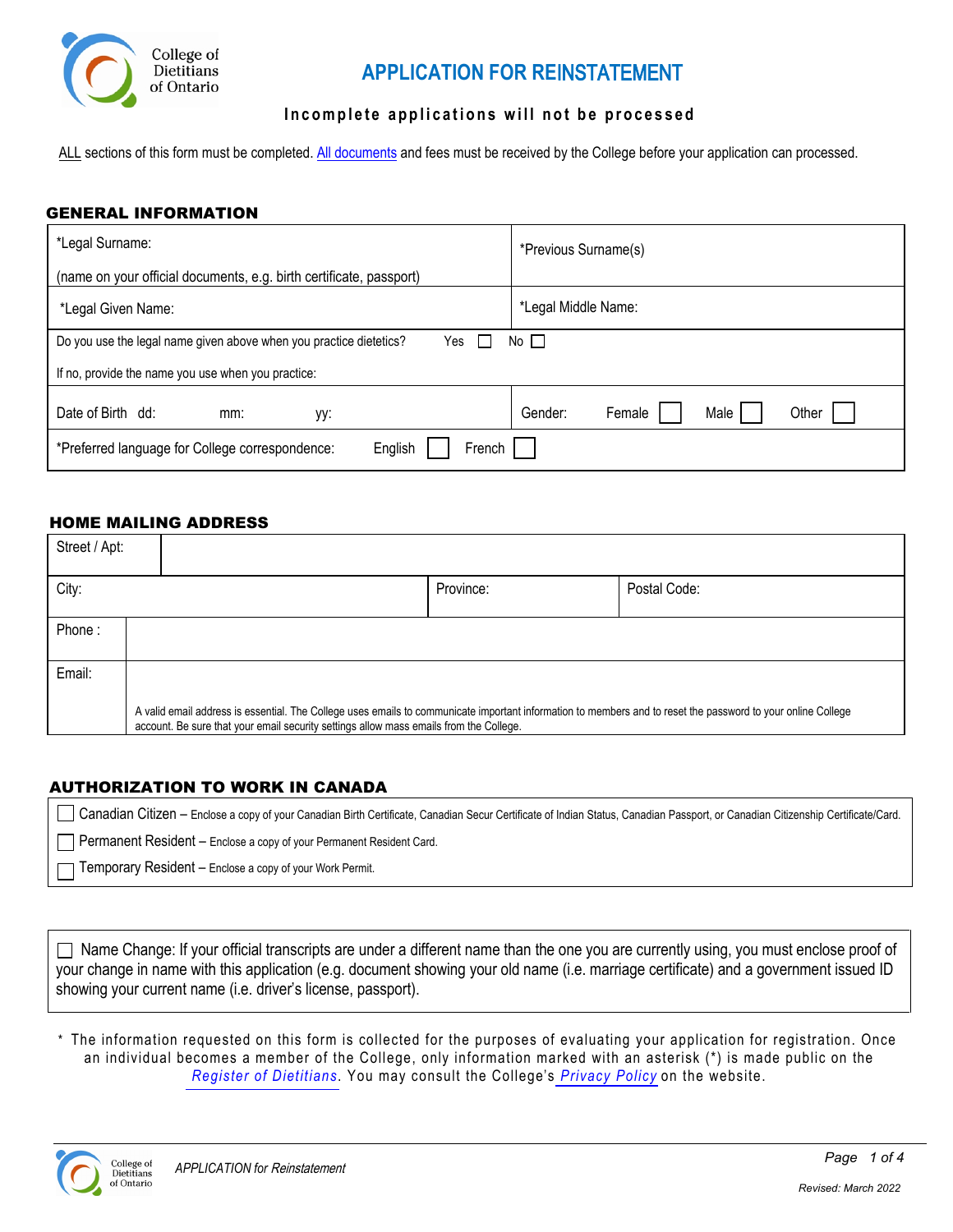# <span id="page-1-0"></span>CONDUCT AND HEALTH

The purpose of these questions is to provide the Registrar or a panel of the Registration Committee with information about whether an applicant will practise dietetics in a safe and ethical manner.

You must answer all questions. If you answer 'Yes' to any of the questions below, please attach a separate sheet describing the specific situation, dates, and the nature of the findings/conclusion. You may be asked to provide additional documentation.

|                                                                                                                                                                                                     | Yes | - No |
|-----------------------------------------------------------------------------------------------------------------------------------------------------------------------------------------------------|-----|------|
| 1. Have you ever applied or been licensed/registered with a professional regulatory body (for dietetics or any other<br>profession) in Ontario, or any other province, territory, state or country? |     |      |

1 a. If yes, please provide details about your registration/license below:

| Name of Regulatory/Licensing Body | Number of dietetic practice<br>hours accumulated in the past<br>three years | I verify that I have arranged for the<br>regulatory body to send<br>confirmation of my registration<br>directly to the College (please sign)<br><b>Click here for Registration Verification</b><br><b>Form</b> |
|-----------------------------------|-----------------------------------------------------------------------------|----------------------------------------------------------------------------------------------------------------------------------------------------------------------------------------------------------------|
|                                   |                                                                             |                                                                                                                                                                                                                |
|                                   |                                                                             |                                                                                                                                                                                                                |
|                                   |                                                                             |                                                                                                                                                                                                                |

| 1 b. Are there any additional transcripts for courses/degrees completed or in progress that the College does not have on file? |  |
|--------------------------------------------------------------------------------------------------------------------------------|--|

**1 c.** If yes, please provide details below:

| Degree/Program Name | Name of<br><b>University/Country</b> | Duration and/or<br>Year of<br><b>Completion</b> | I verify that I have arranged<br>for the academic institution<br>to send the official<br>transcript(s) directly to the<br>College (please sign) |
|---------------------|--------------------------------------|-------------------------------------------------|-------------------------------------------------------------------------------------------------------------------------------------------------|
|                     |                                      |                                                 |                                                                                                                                                 |
|                     |                                      |                                                 |                                                                                                                                                 |
|                     |                                      |                                                 |                                                                                                                                                 |

|                                                                                                                                                                                             | Yes. | No |
|---------------------------------------------------------------------------------------------------------------------------------------------------------------------------------------------|------|----|
| 2. Have you ever been charged or found guilty of:<br>a. an offence under the Criminal Code (Canada)?                                                                                        |      |    |
| an offence related to prescribing, compounding, selling or administering drugs?<br>b.                                                                                                       |      |    |
| an offence, other than a municipal by-law offence or an offence under the Highway Traffic Act, that occurred in the<br>C.<br>course of, or that was related to, your practice of dietetics? |      |    |
| an offence that was committed while you were impaired by any substance?<br>d.                                                                                                               |      |    |
| any other offence that might reasonably be relevant to your suitability to practise dietetics?<br>е.                                                                                        |      |    |
| 3. Have you ever been found guilty of professional misconduct, incompetence, or incapacity in Ontario, or any other province,<br>territory, state, or country?                              |      |    |
| 4. To your knowledge, are you currently being investigated for professional misconduct, incompetence, or incapacity, in<br>Ontario, or any other province, territory, state, or country?    |      |    |



**Yes No**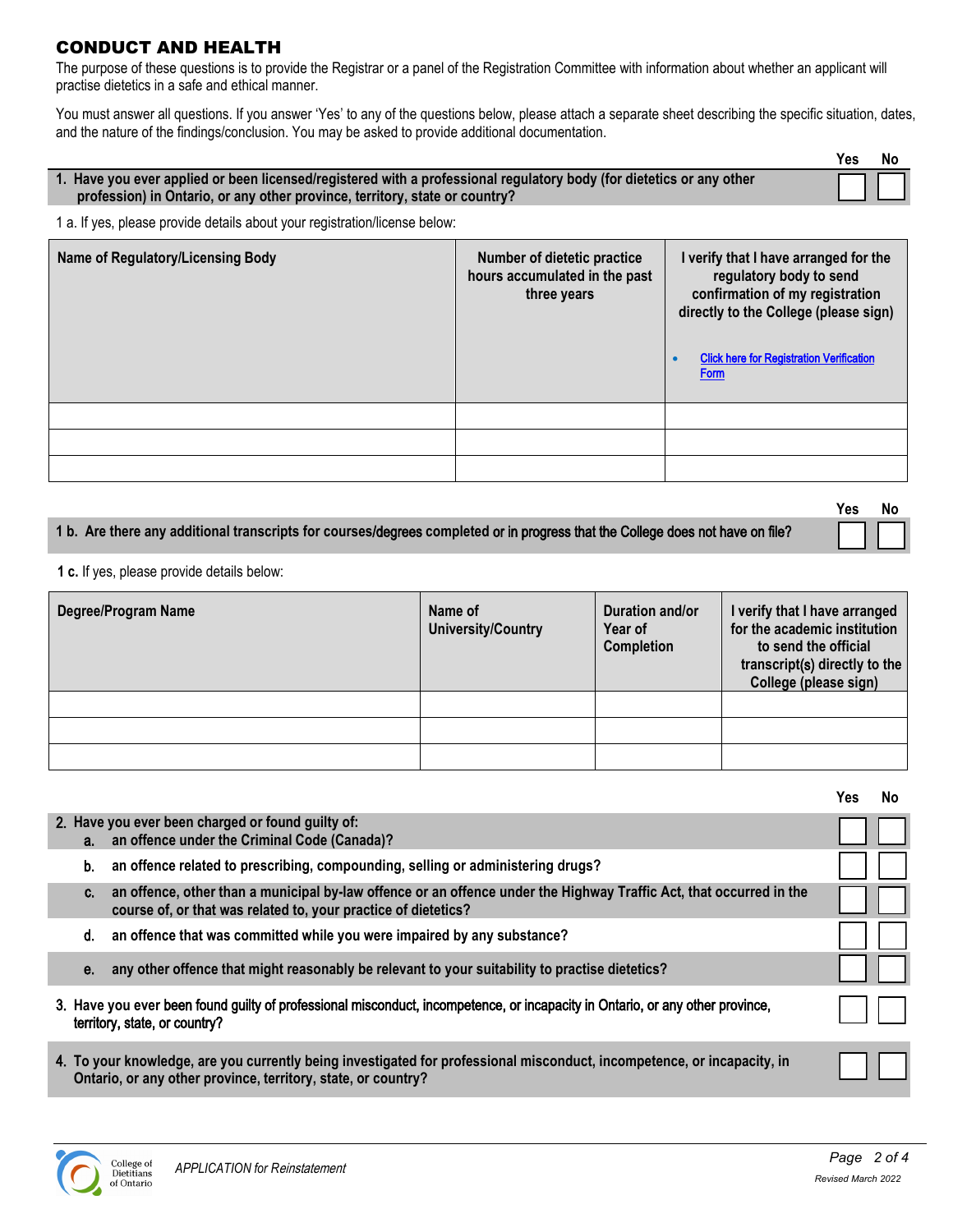# CONDUCT AND HEALTH cont. **Yes No** 5. **Has any finding of professional negligence been made against you in any civil or criminal proceeding within or outside Canada?** 6. **Have you ever been refused for registration with a body that is responsible for the regulation of a profession, either within or outside of Canada? If yes, please provide details:** 7. **Do you suffer from any physical or mental condition or disorder that affects your ability to perform the duties of a Registered Dietitian safely?** 8. **Do you have an alcohol or drug dependency that affects your ability to perform the duties of a Registered Dietitian safely?** 9. **Is there any other event or circumstance that may be considered relevant to your suitability to practise dietetics in a safe and ethical manner?** 10. **While attending a post-secondary institution, have allegations of misconduct ever been made against you, or have you ever been suspended, expelled or penalized by a post-secondary institution for misconduct? If yes, please attach written details.**

# DATE AND SIGN YOUR APPLICATION

*Carefully read and check all declarations below. Applications with declarations that are not checked will not be accepted.* 

I certify the above to be true, and I acknowledge and understand that:

If an applicant is found to have made a false or misleading statement, or an omission or misrepresentation on their application, any certificate of registration issued to them will be deemed invalid.

I may not to use the title "Dietitian" until the College has confirmed that I am registered as a member of the College of Dietitians of Ontario.

I must notify the College*, within 30 days*, if there are any changes to the information provided on this form.

Aggregate exam results will be used for statistical purposes.

**Signature** Date

Manual or electronic signatures are accepted.

## PAYMENT OF FEES

Once your application has been received, we will send you an email with instructions on how to pay your application fee.